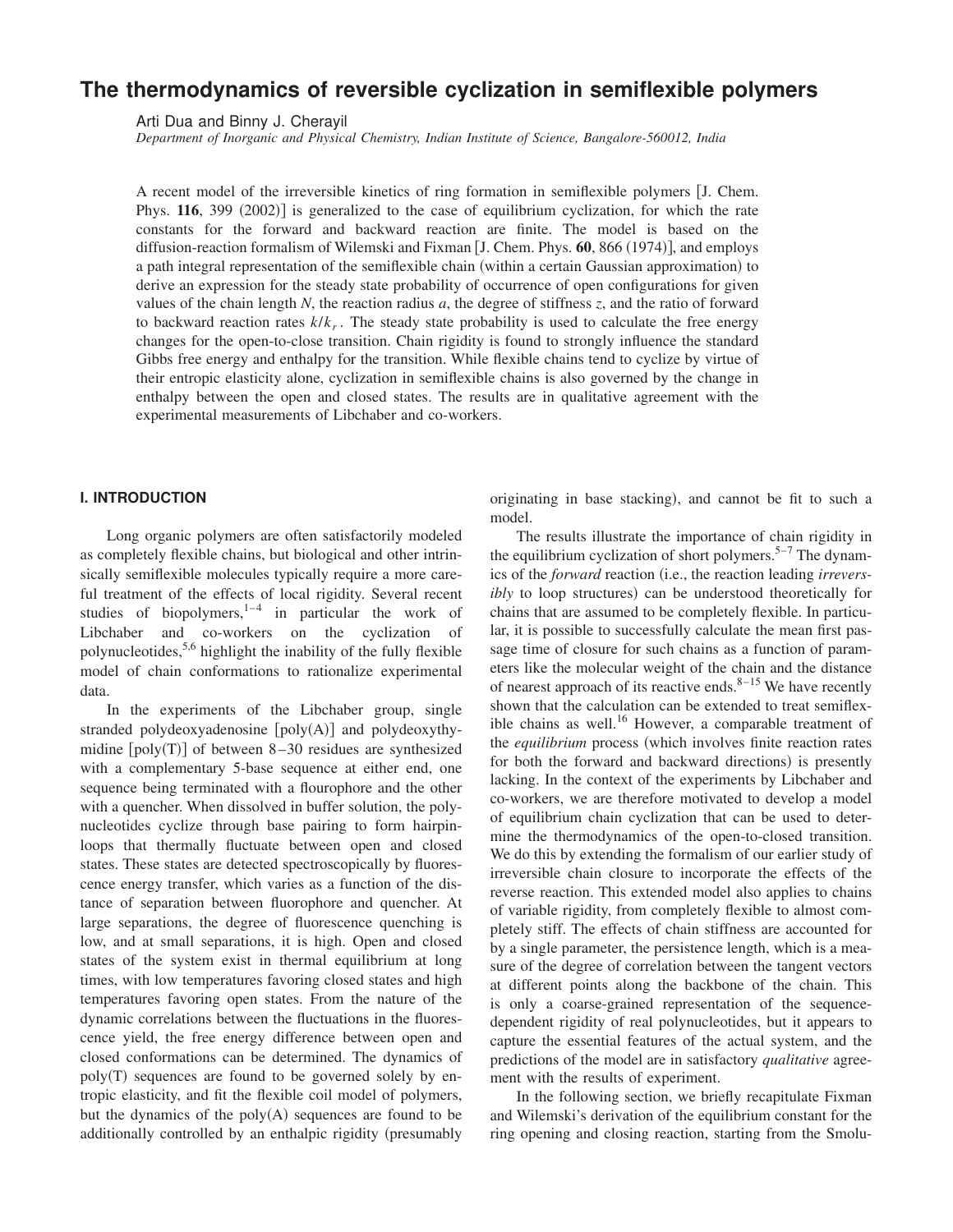

FIG. 1. A schematic drawing of the reversible cyclization of a long polymer with reactive end groups.  $\tau_{open}$  and  $\tau_{close}$  are, respectively, the average times of ring opening and ring closing.

chowski equation for the evolution of chain conformations in the presence of source and sink terms.<sup>17–19</sup> The equilibrium constant, and by extension various thermodynamic properties, are found to depend on the time integral of two dynamic sink correlation functions, which are effectively the central ingredients of the theory, as they contain all the details of the conformational properties of the polymer. These correlation functions are evaluated in Sec. III using a path integral representation of the chain that includes stretching and bending terms and that accounts approximately for finite extensibility. Section IV presents the results of our calculations, and discusses their physical implications.

# **II. EQUILIBRIUM CONSTANT FOR RING OPENING AND CLOSING**

#### **A. Diffusion equation**

The process of cyclization in the polynucleotide system of Ref. 5 involves an extended 5-residue binding region of complementary base pairs at the termini of the chains. The reaction we shall study is depicted schematically in Fig. 1, where this binding region is reduced to a pair of interacting *points*, with a reaction radius denoted by *a*. The replacement of the complementary base stem by twin reactive points is not expected to be a serious limitation, since experimentally it is the nucleation of the first pair of bases that is rate determining; thereafter, the binding of the remaining bases occurs far too quickly to be of much relevance to the present calculations.

The time evolution of open chain configurations is controlled by three factors: intramolecular diffusion, the intrinsic rate of binding of the reactive ends (once these ends are within the capture radius *a*), and the intrinsic rate of bond breakage in rings (once these rings are formed). The process is described by the following generalized Smoluchowski equation:

$$
\frac{\partial \psi(\{\mathbf{r}\},t)}{\partial t} = \mathcal{D}\psi(\{\mathbf{r}\},t) - kS(\{\mathbf{r}\})\psi(\{\mathbf{r}\},t) + k_r\psi_r(\{\mathbf{r}\},t), \tag{1}
$$

$$
\mathcal{D} = D_0 \sum_{i=1}^n \frac{\partial}{\partial \mathbf{r}_i} \cdot \left[ \frac{\partial}{\partial \mathbf{r}_i} + \frac{\partial U}{\partial \mathbf{r}_i} \right].
$$
 (2)

Here,  $\psi({\bf r},t)$  is the probability that an open chain of *n* monomers at time *t* has the configuration  $\{r\} \equiv r_1, r_2, \ldots, r_n$ , where  $\mathbf{r}_i$  is the position of the *i*th monomer. Thus, the three terms on the right-hand side of Eq.  $(1)$  correspond, respectively, to the three factors mentioned above.  $D$  is the diffusion operator, and is defined in Eq.  $(2)$ , with  $D_0$  the diffusion constant, and *U* the intersegment potential; *k* and  $k_r$  are the rate constants for bond formation and bond cleavage; *S* is a sink function that determines the reaction radius; and  $\psi_r(\{\mathbf{r}\},t)$  is the probability distribution function of the ring.

Once formed, rings also evolve in time according to a related Smoluchowski equation,

$$
\frac{\partial \psi_r(\{\mathbf{r}\},t)}{\partial t} = \mathcal{D}_r \psi_r(\{\mathbf{r}\},t) + kS(\{\mathbf{r}\}) \psi(\{\mathbf{r}\},t)
$$

$$
-k_r \psi_r(\{\mathbf{r}\},t), \qquad (3)
$$

where  $\mathcal{D}_r$  is the generalized diffusion operator for rings, which differs from  $D$  only in the nature of the intersegment potential. Its exact form will not be needed in these calculations.

The equilibrium constant for the interconversion of open and closed configurations is related to the ratio of their respective fractional concentrations at long times. These concentrations can be obtained from the long-time limit of the space integrals of the distribution functions  $\psi({\bf r},t)$  and  $\psi_r(\{\mathbf{r}\},t)$ , which in turn are obtained from the simultaneous solution of Eqs.  $(1)$  and  $(3)$ . In practice, the solutions are difficult to obtain in closed form. As an approximation,  $18$ therefore,  $\psi_r(\{\mathbf{r}\},t)$  is written as the product of  $\psi_r^{\text{eq}}(\{\mathbf{r}\})$  and  $1-p(t)$ , where  $\psi_r^{\text{eq}}(\{\mathbf{r}\})$  is the *equilibrium* distribution function of a ring polymer and  $1-p(t)$  is its fractional concentration at time *t*, with  $p(t)$  defined as  $p(t) = \int d\{\mathbf{r}\}\psi(\{\mathbf{r}\},t)$ . This approximation is used in Eq.  $(1)$  to produce

$$
\frac{\partial \psi(\{\mathbf{r}\},t)}{\partial t} = \mathcal{D}\psi(\{\mathbf{r}\},t) - kS(\{\mathbf{r}\})\psi(\{\mathbf{r}\},t) \n+ k_r(1 - p(t))\psi_r^{eq}(\{\mathbf{r}\}),
$$
\n(4)

which *can* be solved in closed form. The solution, after integration and passage to the long time limit, yields the steady state probability  $p_s$  (whose precise form will be determined shortly), from which the equilibrium constant  $K$  is obtained as

$$
K = \frac{1 - p_s}{p_s} = \frac{\tau_{\text{open}}}{\tau_{\text{close}}}.
$$
 (5)

The quantities  $\tau_{open}$  and  $\tau_{close}$  in this equation refer, respectively, to the mean times for chain opening and closing, and can be obtained from the fluorescence measurements described earlier. The second equality above therefore provides an experimental estimate of the equilibrium constant.

To solve Eq.  $(4)$ , we introduce a Green's function,  $G({\bf r}, {\bf r'}|t,t')$ :<sup>20</sup> which solves the following equation:

$$
\left(\frac{\partial}{\partial t} - \mathcal{D}\right) G(\{\mathbf{r}\},\{\mathbf{r}'\}|t,t') = \delta(\{\mathbf{r}\} - \{\mathbf{r}'\}) \delta(t-t'). \tag{6}
$$

In terms of this Green's function, Eq.  $(4)$  has the solution,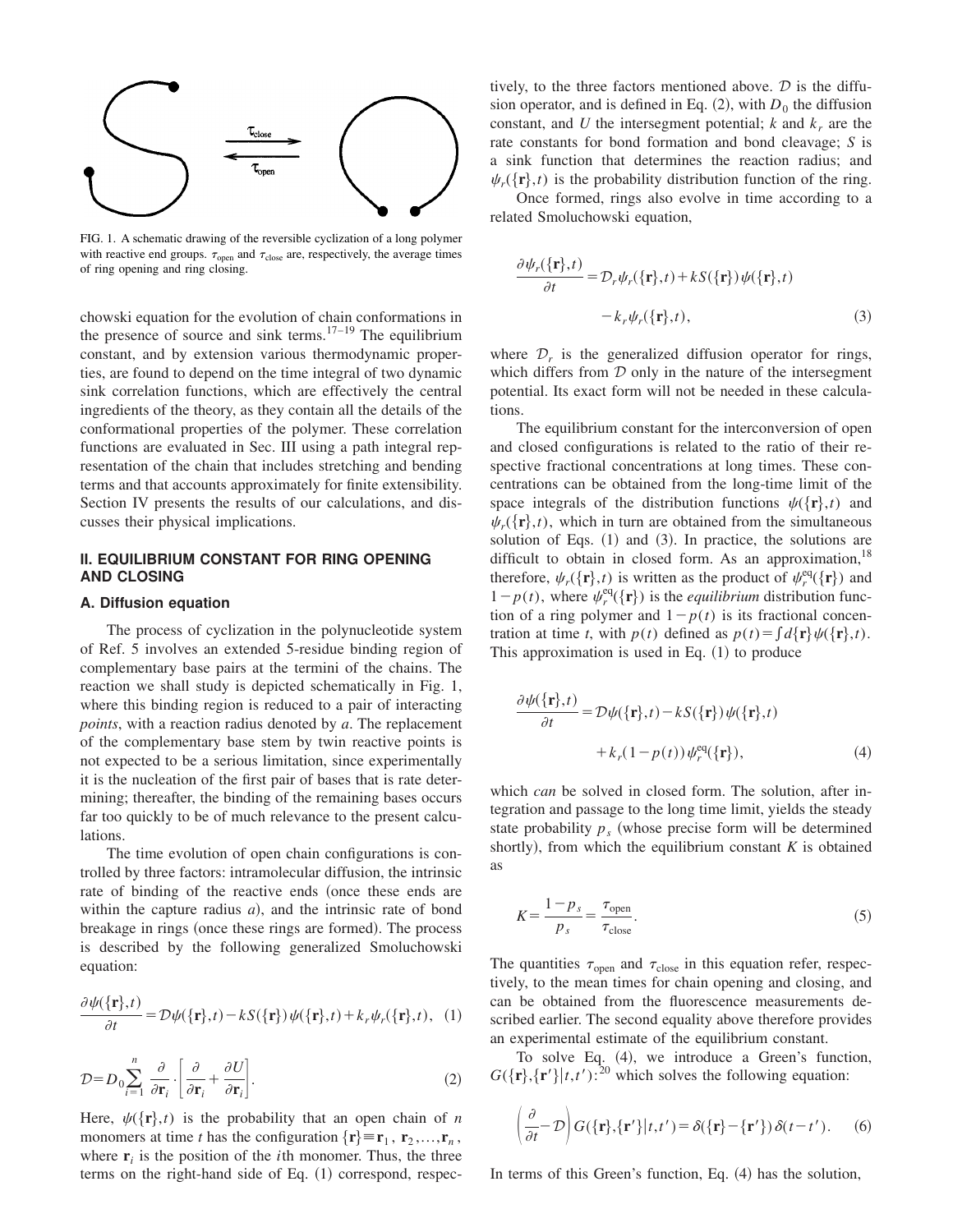$$
\psi(\lbrace \mathbf{r} \rbrace, t) = \psi^{\text{eq}}(\lbrace \mathbf{r} \rbrace) - k \int d\lbrace \mathbf{r}' \rbrace \int_0^t dt' G(\lbrace \mathbf{r} \rbrace, \lbrace \mathbf{r}' \rbrace | t, t')
$$
  
 
$$
\times S(\lbrace \mathbf{r}' \rbrace) \psi(\lbrace \mathbf{r}' \rbrace, t') + k_r \int d\lbrace \mathbf{r}' \rbrace
$$
  
 
$$
\times \int_0^t dt' G(\lbrace \mathbf{r} \rbrace, \lbrace \mathbf{r}' \rbrace | t, t') \psi_r^{\text{eq}}(\lbrace \mathbf{r}' \rbrace) (1 - p(t')).
$$
 (7)

Equation  $(7)$  is a nonlinear integral equation for the distribution function  $\psi({\bf r},t)$  that does not appear to admit of a closed form solution. It is solved approximately, therefore, following the closure scheme of Wilemski and Fixman, which begins by multiplying Eq.  $(7)$  by the sink function  $S({\bf{r}})$ , and integrating over the position coordinates  ${\bf{r}}$ , to give

$$
\mu(t) = \mu_{eq} - k \int d\{\mathbf{r}\} \int d\{\mathbf{r}'\} \int_0^t dt' S(\{\mathbf{r}\})
$$
  
 
$$
\times G(\{\mathbf{r}\}, {\{\mathbf{r}'\}} | t, t') S(\{\mathbf{r}'\}) \psi({\{\mathbf{r}'\}}, t')
$$
  
+ 
$$
k_r \int d\{\mathbf{r}\} \int d\{\mathbf{r}'\} \int_0^t dt' S(\{\mathbf{r}\}) G(\{\mathbf{r}\}, {\{\mathbf{r}'\}} | t, t')
$$
  

$$
\times \psi_r^{eq}(\{\mathbf{r}'\})(1 - p(t')), \qquad (8)
$$

where

$$
\mu(t) \equiv \int d\{\mathbf{r}\} S(\{\mathbf{r}\}) \psi(\{\mathbf{r}\},t). \tag{9}
$$

The equilibrium value of  $\mu(t)$ , obtained by replacing  $\psi({\bf r},t)$  by  $\psi^{\text{eq}}({\bf r})$  in Eq. (9), is the function  $\mu_{\text{eq}}$ . The Wilemski–Fixman closure is the approximation,

$$
\psi({\mathbf{r}},t) = \psi^{\text{eq}}({\mathbf{r}})\frac{\mu(t)}{\mu_{\text{eq}}}.
$$
\n(10)

Now in general  $\psi_r^{\text{eq}}(\{\mathbf{r}\})$  is given by  $\delta(\mathbf{r}_n)$  $\times$ exp $[-\beta H_r({\bf r})]/Q_r$ , where  $H_r$  is the Hamiltonian of the ring and  $Q_r$  its partition function, defined as

$$
Q_r = \int d\{\mathbf{r}\} e^{-\beta H_r(\{\mathbf{r}\})} \delta(\mathbf{r}_n). \tag{11}
$$

The delta function in these relations constrains the terminal monomer of the ring at the point  $\mathbf{r}_n$  to occupy the site of the first monomer located at the point  $\mathbf{r}_0 \equiv \mathbf{0}$ . If it is assumed that end effects in the ring polymer are small, the Hamiltonian *H<sup>r</sup>* can be approximated by the Hamiltonian *H* of a linear chain, so that one can also write

$$
\psi_r^{\text{eq}}(\{\mathbf{r}\}) = \psi^{\text{eq}}(\{\mathbf{r}\}) \delta(\mathbf{r}_n) \frac{Q}{Q_r},\tag{12}
$$

where *Q* is the partition functions for open conformations,

$$
Q = \int d\{\mathbf{r}\} e^{-\beta H(\{\mathbf{r}\})}.
$$
 (13)

Furthermore, for a reaction in which cyclization involves only the terminal monomers of the chain, one of which is located at the fixed origin of coordinates, the sink function  $S({\bf r})$  can be rewritten identically as

$$
S(\{\mathbf{r}\}) = S(|\mathbf{r}_n|) = \int d\mathbf{R} \delta(\mathbf{r}_n - \mathbf{R}) S(|\mathbf{R}|). \tag{14}
$$

The above expression, when substituted into Eq.  $(8)$  along with Eqs.  $(10)$  and  $(12)$ , leads to the following result:

$$
\mu(t) = \mu_{eq} - \frac{k}{\mu_{eq}} \int_0^t dt' C(t - t') \mu(t')
$$
  
+ 
$$
\frac{k_r Q}{Q_r} \int_0^t dt' D(t - t') (1 - p(t')), \qquad (15)
$$

where

$$
C(t-t') \equiv \int d\mathbf{R} \int d\mathbf{R}' S(|\mathbf{R}|) G(\mathbf{R}, \mathbf{R}' | t, t')
$$
  
 
$$
\times \psi^{\text{eq}}(\mathbf{R}') S(|\mathbf{R}'|), \qquad (16)
$$

$$
D(t-t') \equiv \int d\mathbf{R} S(|\mathbf{R}|) G(\mathbf{R},0|t,t') \psi^{\text{eq}}(\mathbf{0}), \qquad (17)
$$

with

$$
G(\mathbf{R}, \mathbf{R}' | t, t') = \int d\{\mathbf{r}\} \int d\{\mathbf{r}'\} \delta(\mathbf{r}_n - \mathbf{R})
$$
  
 
$$
\times G(\{\mathbf{r}\}, {\{\mathbf{r}'\}} | t, t') \delta(\mathbf{r}'_n - \mathbf{R}')
$$
 (18)

and

$$
\psi^{\text{eq}}(\mathbf{R}) = \frac{1}{Q} \int d\{\mathbf{r}\} e^{-\beta H(\{\mathbf{r}\})} \delta(\mathbf{r}_n - \mathbf{R}). \tag{19}
$$

From Eq. (19) it follows that  $\psi^{\text{eq}}(0)$  is the ratio  $Q_r/Q$ .

A further series of manipulations is carried out to derive an expression for the steady state probability *p<sup>s</sup>* . The process starts by integrating both sides of Eq.  $(4)$  over the spatial positions of the monomers. Then, using the identity  $\int d\{\mathbf{r}\} \mathcal{D}\psi(\{\mathbf{r}\},t)=0$  and the definition  $p(t)$  $= \int d\{\mathbf{r}\}\psi(\{\mathbf{r}\},t)$  introduced earlier for the time-dependent probability, one easily derives the following expression for the Laplace transform  $\tilde{p}(s)$  of  $p(t)$ , assuming an initially open configuration,

$$
\tilde{p}(s) = \frac{1}{s} - \frac{k\mu_{\text{eq}}\tilde{\omega}(s)}{(s+k_r)},
$$
\n(20)

where  $\tilde{\omega}(s)$  is the Laplace transform of the function  $\omega(t)$ , defined as the ratio  $\mu(t)/\mu_{\text{eq}}$ . Equation (20), when substituted into the Laplace transform of Eq.  $(15)$ , leads to an expression for the quantity  $\tilde{\omega}(s)$ ,

$$
\widetilde{\omega}(s) = \frac{s^{-1}}{1 + k\widetilde{C}(s)/\mu_{\text{eq}} - kk_rQ\widetilde{D}(s)/Q_r(s+k_r)}.
$$
 (21)

It is more convenient at this stage to work with quantities

$$
H(t) \equiv C(t) - \mu_{\text{eq}}^2,\tag{22}
$$

$$
J(t) \equiv D(t) - \mu_{\text{eq}} \psi^{\text{eq}}(\mathbf{0}),\tag{23}
$$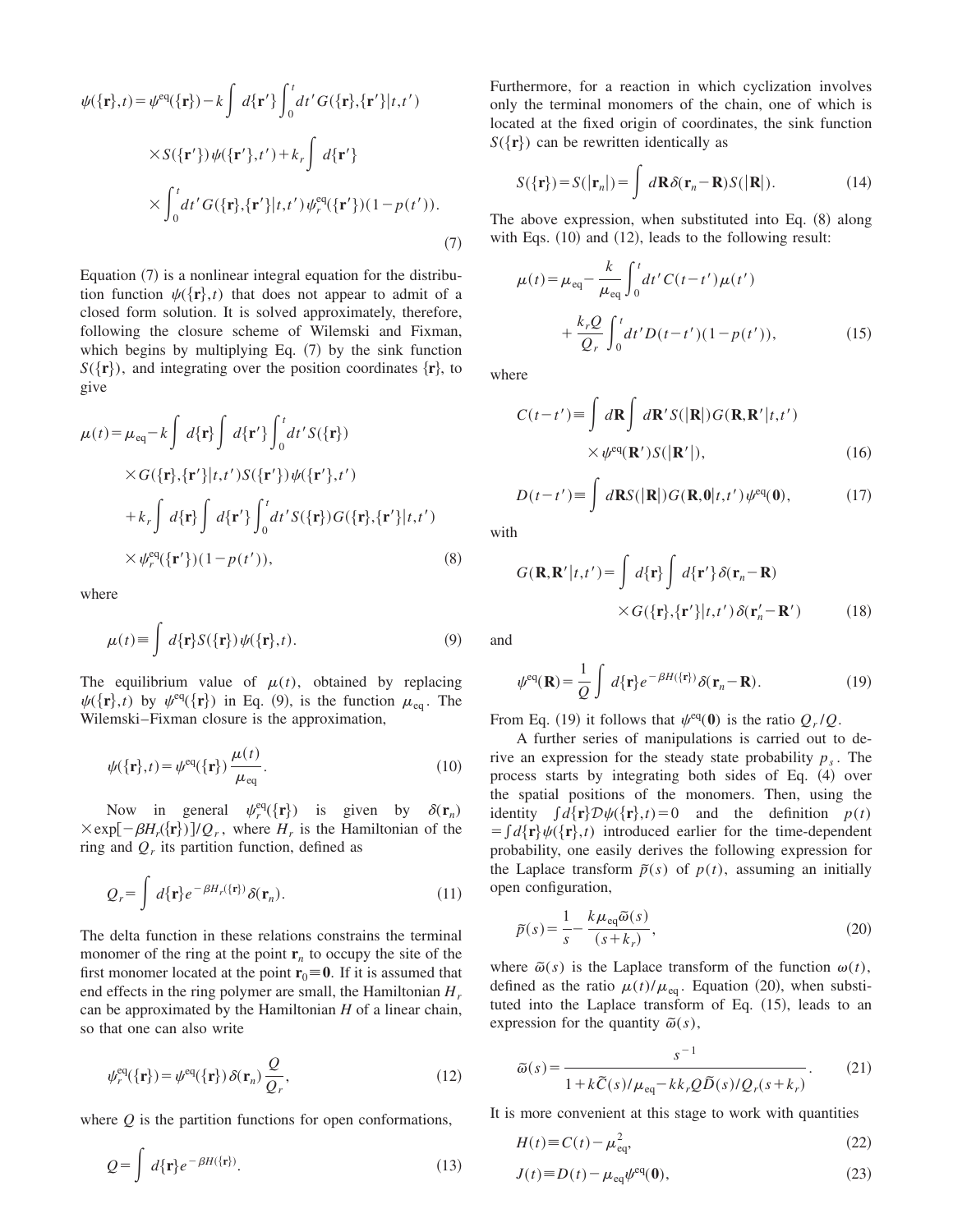in which the infinite time limit of the functions  $C(t)$  and  $D(t)$  have been subtracted off. The Laplace transform of Eqs.  $(22)$  and  $(23)$ , together with Eq.  $(21)$ , when substituted into Eq.  $(20)$ , produces

$$
s\tilde{p}(s) = \frac{s + k_r + k(s + k_r)\tilde{H}(s)/\mu_{\text{eq}} - kk_rQ\tilde{J}(s)/Q_r}{s + k_r + k\mu_{\text{eq}} + k(s + k_r)\tilde{H}(s)/\mu_{\text{eq}} - kk_rQ\tilde{J}(s)/Q_r}.
$$
\n(24)

The steady state (long-time) probability can be obtained from Eq. (24) by taking the limit  $s \rightarrow 0$ . The result is

$$
p_s = \frac{k_r}{k_r + k\mu_{\text{eq}}[1 + k\tilde{H}(0)/\mu_{\text{eq}} - kQ\tilde{J}(0)/Q_r]^{-1}}
$$
(25)

which is equivalent to

$$
p_s = \frac{k_r}{k_r + k\mu_{eq} \left[1 + k\mu_{eq} \int_0^\infty dt (C(t)/C(\infty) - D(t)/D(\infty))\right]^{-1}}.
$$
\n(26)

This is one of the principal results of this section.

## **B. Thermodynamic relations**

The steady state probability  $p_s$  can be identified with the fraction of chains that exist in the open configuration in an imaginary ensemble of chains; the fraction of rings in this ensemble is therefore the quantity  $1-p_s$ . Their ratio is the equilibrium constant *K*, which is given by

$$
K = \frac{\tau_{\text{open}}}{\tau_{\text{close}}} = \frac{k\mu_{\text{eq}}}{k_r} \left[ 1 + k\mu_{\text{eq}} \int_0^\infty \left( \frac{C(t)}{C(\infty)} - \frac{D(t)}{D(\infty)} \right) dt \right]^{-1}.
$$
\n(27)

If instead of the various operations discussed above, Eq. (4) had simply been integrated over all coordinates, and then considered in the limit  $t \rightarrow \infty$ , the result would have been the steady state probability  $p_s^{\text{eq}}$  of simple kinetic theory,

$$
p_s^{\text{eq}} = \frac{k_r}{(k_r + k\mu_{\text{eq}})}.
$$
\n(28a)

The corresponding equilibrium constant  $K^{eq}$  would have been given by

$$
K^{\text{eq}} = \frac{k\mu_{\text{eq}}}{k_r}.
$$
\n(28b)

Equation  $(27)$  suggests that

$$
\tau_{\text{close}} = k^{-1} \mu_{\text{eq}}^{-1} + \int_0^\infty \left( \frac{C(t)}{C(\infty)} - \frac{D(t)}{D(\infty)} \right) dt = \tau_{\text{close}}^{\text{kin}} + \tau_{\text{close}}^{\text{dif}}.
$$
\n(29)

In other words, the mean time of closing can be thought of as the sum of two distinct components, one associated with the time it takes for the two ends of the chain to react, once they are within reacting distance of each other, and the other associated with the time it takes for the process of molecular diffusion to bring the ends of the chain to this reaction distance. There is of course no diffusive component associated with  $\tau_{open}$ , so it can be identified with  $k_r^{-1}$ . Similarly, one can define a  $K^{\text{dif}}$  as the ratio  $\tau_{\text{open}} / \tau_{\text{close}}^{\text{dif}}$ , and from Eq. (29), one then has

$$
K^{\text{dif}} = \tau_{\text{open}} \left[ \int_0^\infty \left( \frac{C(t)}{C(\infty)} - \frac{D(t)}{D(\infty)} \right) dt \right]^{-1}.
$$
 (30)

The overall equilibrium constant *K* can therefore also be expressed as

$$
K = \frac{K^{\text{eq}}}{\left(1 + K^{\text{eq}} / K^{\text{dif}}\right)}.
$$
\n(31)

Furthermore, the equilibrium constant can be related to the standard Gibbs free energy for the reaction leading from open to closed configurations using

$$
\Delta G = -RT \ln K. \tag{32}
$$

The above equation suggests that

$$
K^{\text{dif}} = \frac{\tau_{\text{open}}}{\tau_{\text{close}}^{\text{dif}}} = \exp\left(\frac{-\Delta G^{\text{dif}}}{RT}\right)
$$
(33)

which implies that

$$
\tau_{\text{close}}^{\text{dif}} = \tau_{\text{open}} \exp\left(\frac{\Delta G^{\text{dif}}}{RT}\right). \tag{34}
$$

In Ref. 5 the mean time of closing  $\tau_{\text{close}}$  is assumed to be given by

$$
\tau_{\text{close}}^{\text{dif}} = \tau_{\text{close}}^{\text{dif}}(\infty) \exp\left(\frac{\Delta H^{\text{dif}}}{RT}\right),\tag{35}
$$

where  $\tau_{\text{close}}^{\text{dif}}(\infty)$  is the infinite temperature limit of  $\tau_{\text{close}}$ , and  $\Delta H^{\text{dif}}$  is the standard entalpy penalty for bringing the ends of the chain together through the process of diffusion. A direct comparison of Eqs.  $(34)$  and  $(35)$  leads to the relation

$$
\tau_{\text{close}}^{\text{dif}}(\infty) = \tau_{\text{open}} \exp\left(\frac{-\Delta S^{\text{dif}}}{R}\right),\tag{36}
$$

where  $\Delta S^{\text{dif}}$  is the standard entropy change for the open to closed reaction. Equation  $(36)$  suggests that there is no energetic cost for bending a chain at infinite temperature. This in turn suggests that the infinite temperature limit of  $\tau_{\text{close}}^{\text{dif}}$  corresponds to the closure time of a completely flexible chain. This would therefore imply that Eq.  $(36)$  is consistent with the standard Gaussian model of chain statistics, which contains contributions only from the entropic elasticity.

Equations  $(34)$  and  $(36)$  can be used together to estimate the diffusive contribution to the enthalpic penalty for chain deformation, which is given by

$$
\frac{\Delta H^{\text{dif}}}{RT} = \ln \left( \frac{\tau_{\text{close}}^{\text{dif}}}{\tau_{\text{close}}^{\text{dif}}(\infty)} \right). \tag{37}
$$

The thermodynamics of chain closure and its reverse is thus governed at the molecular level by the correlation functions  $C(t)$  and  $D(t)$ . The following section discusses the calculation of these functions starting from the Green's function  $G(\mathbf{R}, \mathbf{R}^{\prime} |, t, 0)$ , in conjunction with the sink function  $S(|\mathbf{R}|)$ , and the equilibrium distribution functions for open and closed chains. Details of the calculation have been discussed earlier in the context of irreversible chain closing,<sup>16</sup> so the present treatment will be brief.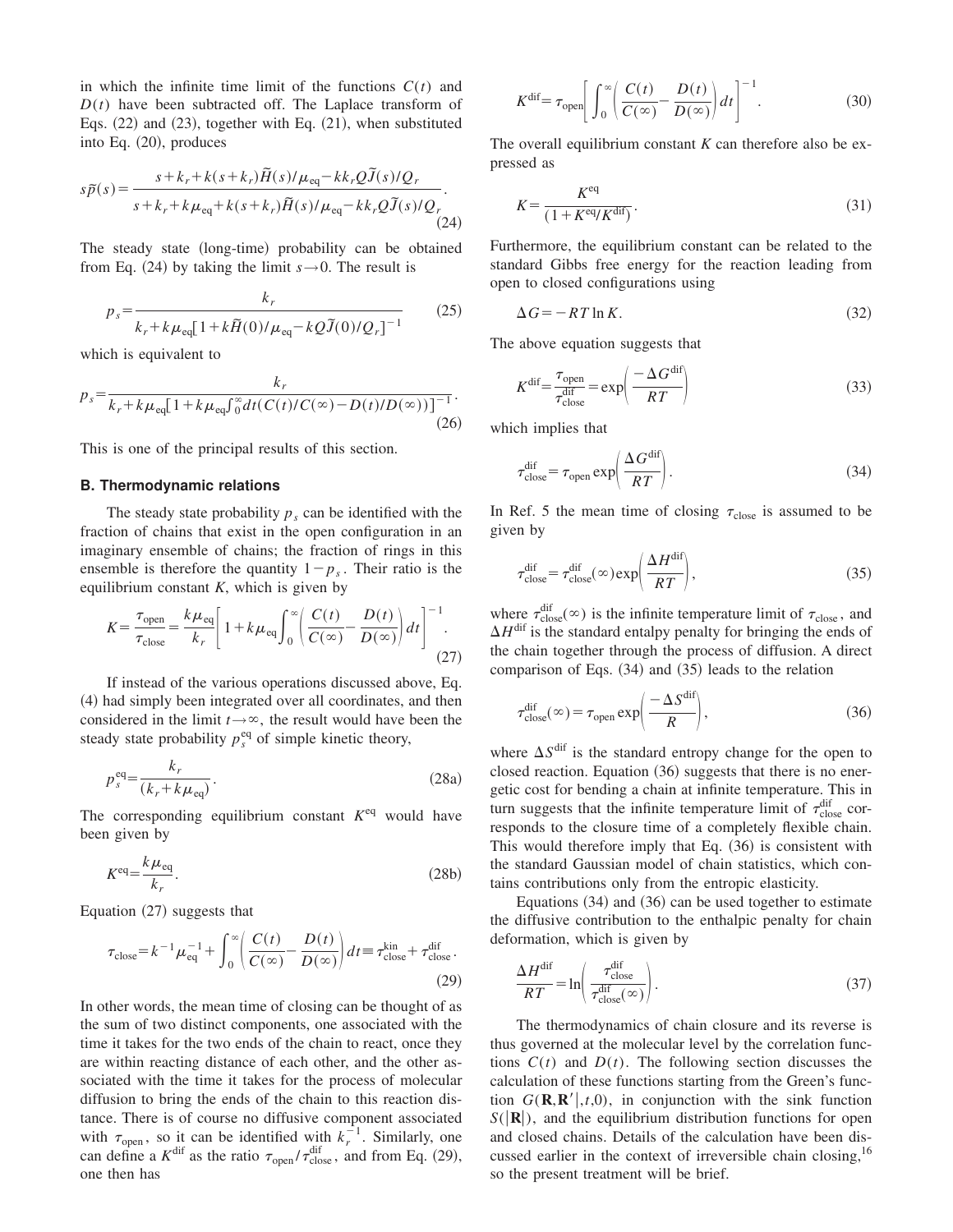#### **III. THE CORRELATION FUNCTIONS**  $C(t)$  AND  $D(t)$

Assuming that the end-to-end distance **R** for both flexible and semiflexible chains is the sum of a large number of independent random displacements of the bond vector  $\mathbf{r}_i$  $-\mathbf{r}_{i-1}$ , the Green's function  $G(\mathbf{R}, \mathbf{R}' | t, 0)$  can be expressed as a Gaussian distribution with a characteristic mean and standard deviation, 8,10,16

$$
G(\mathbf{R}, \mathbf{R'} | t, 0) = \left(\frac{3}{2\pi \langle R^2 \rangle_{\text{eq}}}\right)^{3/2} \frac{1}{(1 - \phi^2(t))^{3/2}}
$$

$$
\times \exp\left[-\frac{3(\mathbf{R} - \phi(t)\mathbf{R'})^2}{2\langle R^2 \rangle_{\text{eq}}(1 - \phi^2(t))}\right], \tag{38}
$$

where  $\phi(t)$  is the normalized time correlation function of the end-to-end distance. It is defined as

$$
\phi(t) = \frac{\langle \mathbf{R}(t) \cdot \mathbf{R}(0) \rangle_{\text{eq}}}{\langle R^2 \rangle_{\text{eq}}}.
$$
\n(39)

For a semiflexible polymer  $\langle R^2 \rangle_{\text{eq}}$  is given by<sup>21</sup>

$$
\langle R^2 \rangle_{\text{eq}} = \frac{N}{p} \left[ 1 - \frac{1}{2pN} (1 - e^{-2pN}) \right]. \tag{40}
$$

Here  $N = nl$  is the contour length of the chain, *n* being the number of monomers and *l* the persistence length, $^{22}$  while  $p \equiv 1/l$  is the inverse of the persistence length. Although, in general, the distribution function of stiff chains is not correctly described by a Gaussian, a more accurate representation of the stiff chain limit would probably render the above calculations analytically intractable. The Gaussian assumption can be lifted, but at the expense of considerably more algebra.

We also assume that the sink function may be described by the Heaviside step function, i.e.,

$$
S(R) = 1; \quad R \le a
$$
  

$$
= 0; \quad R > a,
$$
 (41)

where *a* is the minimum reaction distance between the ends of the chain.

Finally, we assume that the equilibrium end-to-end distribution function is also given by a Gaussian,

$$
\psi_{\text{eq}}(\mathbf{R}) = \left(\frac{3}{2\pi \langle R^2 \rangle_{\text{eq}}}\right)^{3/2} \exp\left[-\frac{3\,\mathbf{R}^2}{2\langle R^2 \rangle_{\text{eq}}}\right] \tag{42}
$$

with the mean,  $\langle R^2 \rangle_{\text{eq}}$ , given by Eq. (40).

Equations  $(38)$ ,  $(41)$ , and  $(42)$  are now substituted into Eqs.  $(16)$  and  $(17)$ . The integrand is then expanded as a series in the small parameter  $x_0$ , defined as

$$
x_0 = \frac{3a^2}{2\langle R^2 \rangle_{\text{eq}}}.\tag{43}
$$

Term by term integration of this series, followed by resummation, eventually leads to  $8,16$ 

$$
C(t) = \frac{16x_0^3}{9\pi} \left( 1 - \phi^2 + \frac{4}{5}x_0 \right)^{-3/2},
$$
\n(44)

$$
D(t) = \frac{4x_0^{3/2}}{3\pi^{1/2}} \left(1 - \phi^2 + \frac{4}{5}x_0\right)^{-3/4}.
$$
 (45)

To calculate the steady state probability according to Eq.  $(26)$ , the functions  $C(t)$  and  $D(t)$  in Eqs.  $(44)$  and  $(45)$  have now to be integrated over all time, after substituting for the function  $\phi(t)$ . The calculation of  $\phi(t)$  is conveniently carried out in the continuum limit, where the set of discrete points  $\mathbf{r}_i(t)$  defining the spatial positions of the *n* monomers at the time *t* is replaced by the set of continuous points  $\mathbf{r}(s,t)$ at the same time, *s* being a real parameter that ranges from 0 to *N*, the contour length of the chain (or from  $-N/2$  to  $+N/2$ , if the midpoint of the chain is chosen to lie at the origin, as is done here). In this representation, and in units where the thermal energy  $k_B T$  is 1, the Hamiltonian *H* of a semiflexible polymer can be written  $\text{as}^{23-26}$ 

$$
H = \nu \int_{-N/2}^{N/2} ds \left| \frac{\partial \mathbf{r}(s,t)}{\partial s} \right|^2 + \eta \int_{-N/2}^{N/2} ds \left| \frac{\partial^2 \mathbf{r}(s,t)}{\partial s^2} \right|^2 + \nu_0 (|\mathbf{u}_{-N/2}|^2 + |\mathbf{u}_{N/2}|^2), \tag{46}
$$

where

$$
\nu = \frac{3p}{2}, \quad \eta = \frac{3}{8p}, \quad \nu_0 = \frac{3}{4}, \tag{47}
$$

and

$$
\mathbf{u}(s,t) \equiv \frac{\partial \mathbf{r}(s,t)}{\partial s}.
$$
\n(48)

The first term in Eq.  $(46)$  describes the purely entropic connectivity of the chain, the second describes the energy cost involved in bending, and the last two terms act to suppress the excess fluctuations of the ends that lead to departures from the Kratky–Porod result for the end-to-end distance.<sup>26</sup> In writing *H* in this form, the geometric requirement that the tangent vector defined by Eq.  $(48)$  be unity *everywhere* is relaxed to the less stringent requirement that it be unity *on average*. In other words, the form of *H* above ensures that  $\langle |u(s)|^2 \rangle = 1$ , where the angular brackets denote an equilibrium ensemble average over the conformations of the chain.

In continuum notation, the time correlation of the endto-end distance is now given by

$$
\langle \mathbf{R}(t) \cdot \mathbf{R}(0) \rangle = \langle \mathbf{r}(N/2, t) \cdot \mathbf{r}(N/2, 0) \rangle \n+ \langle \mathbf{r}(-N/2, t) \cdot \mathbf{r}(-N/2, 0) \rangle \n- \langle \mathbf{r}(N/2, t) \cdot \mathbf{r}(-N/2, 0) \rangle \n- \langle \mathbf{r}(-N/2, t) \cdot \mathbf{r}(N/2, 0) \rangle.
$$
\n(49)

The position vectors  $\mathbf{r}(s,t)$  evolve in time according to the equation<sup>24,27</sup>

$$
\left(\frac{\partial}{\partial t} + 2D_0 \eta \frac{\partial^4}{\partial s^4} - 2D_0 \nu \frac{\partial^2}{\partial s^2}\right) \mathbf{r}(s, t) = \theta(s, t)
$$
 (50)

and satisfy the boundary conditions

 $\overline{\nu}$ 

$$
\left. \frac{\partial \mathbf{r}(s,t)}{\partial s} - \eta \frac{\partial^3 \mathbf{r}(s,t)}{\partial s^3} \right|_{s = \pm N/2} = 0, \tag{51}
$$

$$
\left. \nu_0 \frac{\partial \mathbf{r}(s,t)}{\partial s} + \eta \frac{\partial^2 \mathbf{r}(s,t)}{\partial s^2} \right|_{s=N/2} = 0, \tag{52}
$$

$$
\left. \nu_0 \frac{\partial \mathbf{r}(s,t)}{\partial s} - \eta \frac{\partial^2 \mathbf{r}(s,t)}{\partial s^2} \right|_{s = -N/2} = 0. \tag{53}
$$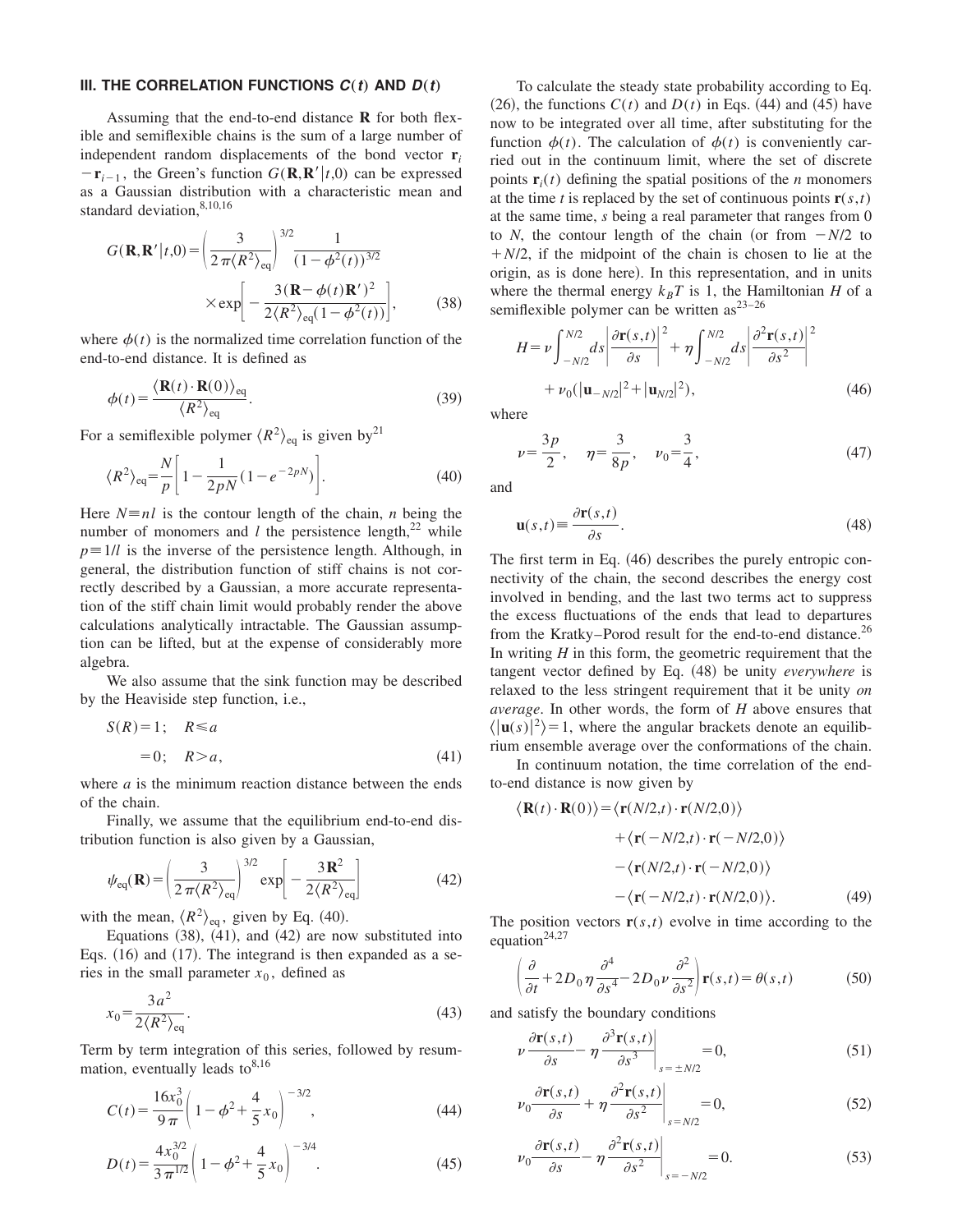In Eq.  $(50)$ ,  $\theta(s,t)$  is a Gaussian random force with zero mean, whose second moment is given by

$$
\langle \boldsymbol{\theta}(s,t) \boldsymbol{\theta}(s',t') \rangle = \frac{2}{\zeta} \delta(s-s') \delta(t-t') \mathbf{I},
$$
 (54)

I being the unit tensor, and  $\zeta$  the monomer friction coefficient.

Equation  $(50)$  is solved by

$$
\mathbf{r}(s,t) = \int_{-N/2}^{N/2} ds_1 G_0(s,s_1|t) \mathbf{r}(s_1)
$$
  
+ 
$$
\int_{-N/2}^{N/2} ds_1 \int_0^t dt_1 G_0(s,s_1|t-t_1) \theta(s_1,t_1), \quad (55)
$$

where  $G_0(s,s_1|t)$  is the Green's function of Eq. (50), which can be written as

$$
G_0(s,s_1|t) = \theta(t) \sum_{n=0}^{\infty} Q_n(s) Q_n(s_1) . e^{-D_0 \lambda_n t}.
$$
 (56)

Here  $\theta(t)$  is the step function, and the  $Q_n(s)$ ,  $n=0,1,2,...$  are a complete orthonormal set of eigenfunctions that are the solutions of

$$
\left(2\,\eta\,\frac{\partial^4}{\partial s^4} - 2\,\nu\,\frac{\partial^2}{\partial s^2}\right)Q_n(s) = \lambda_n Q_n(s)
$$
\n<sup>(57)</sup>

and that satisfy the same boundary conditions as defined by Eqs.  $(51)$ – $(53)$ . One can show that the  $Q_n(s)$  are of even or odd parity, and that they are given in general  $by<sup>16</sup>$ 

$$
Q_n(s) = \left(\frac{C_n}{N}\right)^{1/2} \left[-\frac{\cos(\beta_n s)}{\sin(\beta_n N/2)} + \left(\frac{\alpha_n}{\beta_n}\right)^2 \frac{\cosh(\alpha_n s)}{\sinh(\alpha_n N/2)}\right] \quad \text{(even parity)}, \qquad (58)
$$

$$
Q_n(s) = \left(\frac{D_n}{N}\right)^{1/2} \left[\frac{\sin(\beta_n s)}{\cos(\beta_n N/2)} + \left(\frac{\alpha_n}{\beta_n}\right)^2 \frac{\sinh(\alpha_n s)}{\cosh(\alpha_n N/2)}\right] \quad \text{(odd parity)}, \tag{59}
$$

where  $C_n$  and  $D_n$  are normalization constants. Equation (57) together with the boundary conditions of Eqs.  $(51)–(53)$  also leads to a pair of eigenvalue equations. These are

$$
\beta_n^3 \sinh(\alpha_n N/2) \cos(\beta_n N/2) + \alpha_n^3 \cosh(\alpha_n N/2) \sin(\beta_n N/2)
$$
  
+ 
$$
2p(\alpha_n^2 + \beta_n^2) \sin(\beta N/2) \sinh(\alpha_n N/2) = 0,
$$
  
(even parity), (60)

$$
\beta_n^3 \cosh(\alpha_n N/2) \sin(\beta_n N/2) - \alpha_n^3 \sinh(\alpha_n N/2) \cos(\beta_n N/2)
$$
  
- 2p(\alpha\_n^2 + \beta\_n^2) \cos(\beta\_n N/2) \cosh(\alpha\_n N/2) = 0,  
(odd parity). (61)

The parameters  $\alpha_n$  and  $\beta_n$  are related to each other and to the eigenvalues  $\lambda_n$  by the equations,

$$
\alpha_n^2 - \beta_n^2 = \frac{\nu}{\eta} \tag{62}
$$

and

$$
\lambda_n = 2 \eta \alpha_n^2 \beta_n^2. \tag{63}
$$

From Eqs.  $(55)$  and  $(56)$ , it now follows that

$$
\langle \mathbf{r}(s,t) \cdot \mathbf{r}(s,0) \rangle = \sum_{n=0}^{\infty} \int_{-N/2}^{N/2} ds_1 Q_n(s) Q_n(s_1) \langle \mathbf{r}(s_1,0) \rangle
$$

$$
\cdot \mathbf{r}(s,0) \rangle e^{-D_0 \lambda_n t} \tag{64}
$$

with the equal time correlation function  $\langle \mathbf{r}(s_1,0) \cdot \mathbf{r}(s,0) \rangle$ given by

$$
\langle \mathbf{r}(s_1,0) \cdot \mathbf{r}(s,0) \rangle = \frac{\min\{s,s_1\}}{p} - \frac{1}{4p^2} \big[ 1 - (e^{-2ps} + e^{-2ps_1} - e^{-2ps_1}) \big] \tag{65}
$$

Substituting Eqs.  $(59)$ ,  $(64)$  and  $(65)$  into Eq.  $(49)$  and carrying out the integration over  $s_1$ , we obtain the following expression for the time correlation function of the end-to-end distance:

$$
\langle \mathbf{R}(t) \cdot \mathbf{R}(0) \rangle
$$
  
=  $\frac{D_n}{N} \sum_{\substack{n=1 \text{odd}}}^{\infty} \left( \frac{2T_1 e^{-D_0 \lambda_n t}}{p} \right) \left[ \frac{2T_2}{\beta_n^2} - \frac{(1 + e^{-2pN})T_3}{\alpha_n^2} + \frac{\beta_n (1 - e^{-2pN})}{2p \alpha_n^2} \left( 1 - \frac{\alpha_n^4}{\beta_n^4} \right) \right],$  (66)

where

$$
T_1 = \tan(\beta_n N/2) + \frac{\alpha_n}{\beta_n} \tanh(\alpha_n N/2),
$$
  
\n
$$
T_2 = \tan(\beta_n N/2) - \frac{\beta_n}{\alpha_n} \tanh(\alpha_n N/2),
$$
  
\n
$$
T_3 = \tan(\beta_n N/2) - \frac{\alpha_n^3}{\beta_n^3} \tanh(\alpha_n N/2),
$$
\n(67)

and

$$
\left(\frac{D_n}{N}\right) = \left[\frac{N}{2}\left(\sec^2(\beta_n N/2) - \frac{\alpha_n^2}{\beta_n^2}\operatorname{sech}^2(\alpha_n N/2)\right) + \frac{(3\alpha_n^2 - \beta_n^2)T_2}{(\alpha_n^2 + \beta_n^2)\beta_n}\right]^{-1}.
$$
\n(68)

There are no contributions to  $\langle \mathbf{R}(t) \cdot \mathbf{R}(0) \rangle$  from *n* even.

The calculation of  $C(t)$  and  $D(t)$  now proceeds by first assigning definite values to the parameters  $p$  (the inverse persistence length),  $N$  (the contour length),  $a$  (the reaction radius), and *t* (the time). Once *p* (and thus *v* and  $\eta$ ) and *N* are fixed,  $\alpha_n$  and  $\beta_n$  are found by numerically solving the simultaneous Eqs.  $(61)$  and  $(62)$  (for the odd parity solutions). Knowing  $\alpha_n$  and  $\beta_n$ , the eigenvalue  $\lambda_n$  is calculated from Eq. (63).  $\alpha_n$ ,  $\beta_n$ , and  $\lambda_n$  are then substituted into Eq. (66) along with a definite value for the diffusion coefficient  $D_0$ (unity in all but one calculation, to be discussed later), and the result summed over all modes (in practice, no more than about 500), to yield a definite value for the correlation function  $\langle \mathbf{R}(t) \cdot \mathbf{R}(0) \rangle$  at the time *t*. Normalizing this function by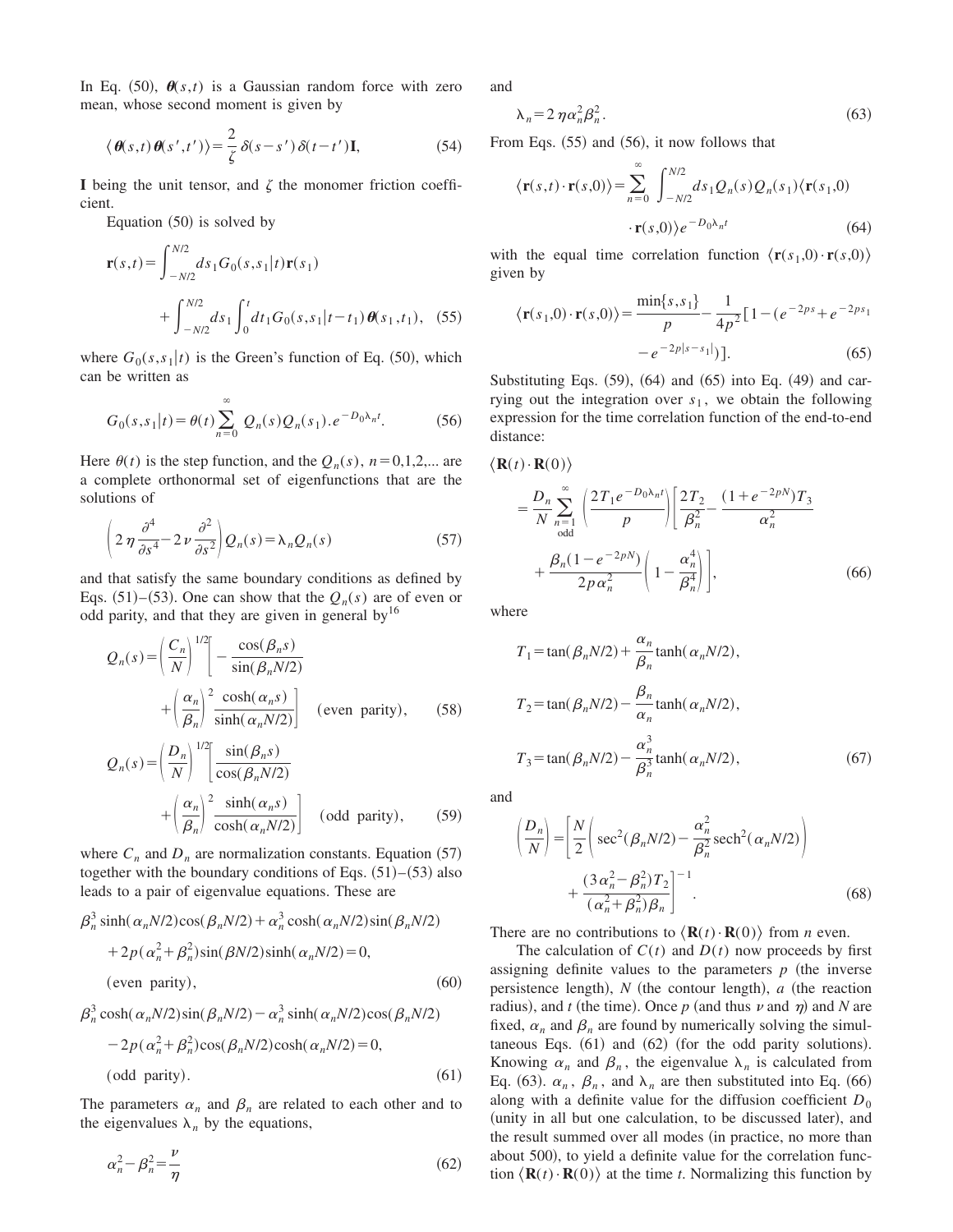$\langle R^2 \rangle_{\text{eq}}$  yields  $\phi(t)$  at time *t*.  $\phi(t)$  is then substituted into Eqs. (44) and (45) to produce  $C(t)$  and  $D(t)$ , respectively, which are then numerically integrated over all time to produce the quantities needed in the evaluation of the equilibrium constant and other thermodynamic properties of the system. The entire procedure is repeated for different values of *N*, *p*, and *a*, thereby generating the thermodynamics of the system as a function of these parameters. In practice, the reaction radius  $a$  (expressed in units of  $l$ , the persistence length) is fixed at the value 0.5, while the parameter  $p$  is specified by assigning a definite fixed value to a dimensionless stiffness parameter *z*, defined as  $z \equiv pN \equiv N/l$ .

### **IV. RESULTS AND DISCUSSION**

As we have seen in Sec. II, the mean time of closing  $\tau_{\text{close}}$  of an initially open configuration of the polymer can be written as the sum of a time,  $\tau_{\text{close}}^{\text{dif}}$ , associated with the diffusive process by which the ends of the polymer are brought to within a distance *a* of each other, and a time,  $\tau_{\text{close}}^{\text{kin}}$ , associated with the *intrinsic* rate of reaction of these ends. One can therefore interpret the time scale of diffusion as the cyclization time of a reaction that takes place *instantaneously* whenever the ends of the chain are separated by the distance *a*. Such a reaction is effectively irreversible, the rate constant for the forward direction being infinite. The calculations described in Ref. 16 (as well as those in Refs. 8 and 10 on which they are based) apply solely to this irreversible cyclization process. The present work generalizes these calculations to the case where both forward (ring closing) and backward (ring opening) reactions occur at finite rates and eventually establish an equilibrium between open and closed configurations. The nature of this equilibrium is under the *macroscopic* control of various thermodynamic potentials, which as we have now shown, can be expressed in terms of the *microscopic* parameters of the polymer cyclization model. The relation between these two levels of description is illustrated below in a series of graphs.

For instance, in Fig. 2, the full lines show the variation of the dimensionless standard free energy of cyclization,  $\Delta G$ [as calculated from Eqs.  $(27)$  and  $(32)$ ] with the length *N* of the cyclizing chain for different fixed values of the stiffness parameter *z*, at the fixed arbitrary value of 100 for the ratio  $k:k_r$  of the forward to backward reaction rates.  $\Delta G$  is seen, first of all, to vary linearly with *N*, showing that the calculated thermodynamic potential is properly extensive in *N*. Since larger values of *z* correspond to greater flexibility of the chain,  $\Delta G$  is also seen to increase as the chain becomes more and more rigid under conditions that tend to favor the forward reaction. As expected, it becomes harder for chains to cyclize as they become increasingly inflexible. Figure 2 quantifies this expected tendency thermodynamically. The dashed line in the figure is the variation of  $\Delta G$  with *N* at fixed *l* (as opposed to fixed *z*) and at fixed  $k/k_r = 100$  for the Rouse model,<sup>16</sup> a flexible chain of coupled harmonic oscillators without excluded or hydrodynamic interactions. The free energy of cyclization for the Rouse model is estimated using Eqs. (44) and (45), with  $\phi(t)$  given by<sup>28</sup>



FIG. 2. Variation of the standard free energy of cyclization  $\Delta G$  with chain length *N* at fixed  $k$ : $k_r$ =100:1 for different values of the stiffness parameter  $z$  (1.0, 10.0, 50.0, 100.0). Symbols are the values of  $\Delta G$  calculated from Eqs.  $(27)$  and  $(32)$ . Full lines are lines of best fit through the calculated points. The dashed line is the *N* dependence of the free energy of the Rouse model at the same *k*/*k<sup>r</sup>* ratio.

$$
\phi(t) = 8 \sum_{\text{odd } n}^{\infty} \frac{1}{n^2 \pi^2} e^{-3n^2 \pi^2 D_0 t / N^2}.
$$
 (69)

For this model, by virtue of the fact that *z* increases as *N* increases at fixed *l*, the free energy starts out at roughly the same  $\Delta G$  value as our continuum chain model with  $z=50$ , but then increases more slowly with *N* than such a chain. The variation reflects the crossover from less to more flexible chain behavior as the polymer becomes longer.

Figure 3 shows the variation of  $\Delta G$  with *N* at three different  $k/k_r$  ratios (100:1, 1:1, and 1:100) for a chain that is relatively stiff  $(z=1.0)$ . The lowest curve in the figure is identical to the topmost curve of Fig. 2. The other two curves in Fig. 3, corresponding to increasingly smaller values of the



FIG. 3. Variation of the standard free energy of cyclization  $\Delta G$  with chain length *N* for  $z = 1.0$  at different values of the ratio  $k/k_r$ . Symbols represent data points calculated using Eqs.  $(27)$  and  $(32)$ . Straight lines are lines of best fit through the calculated points.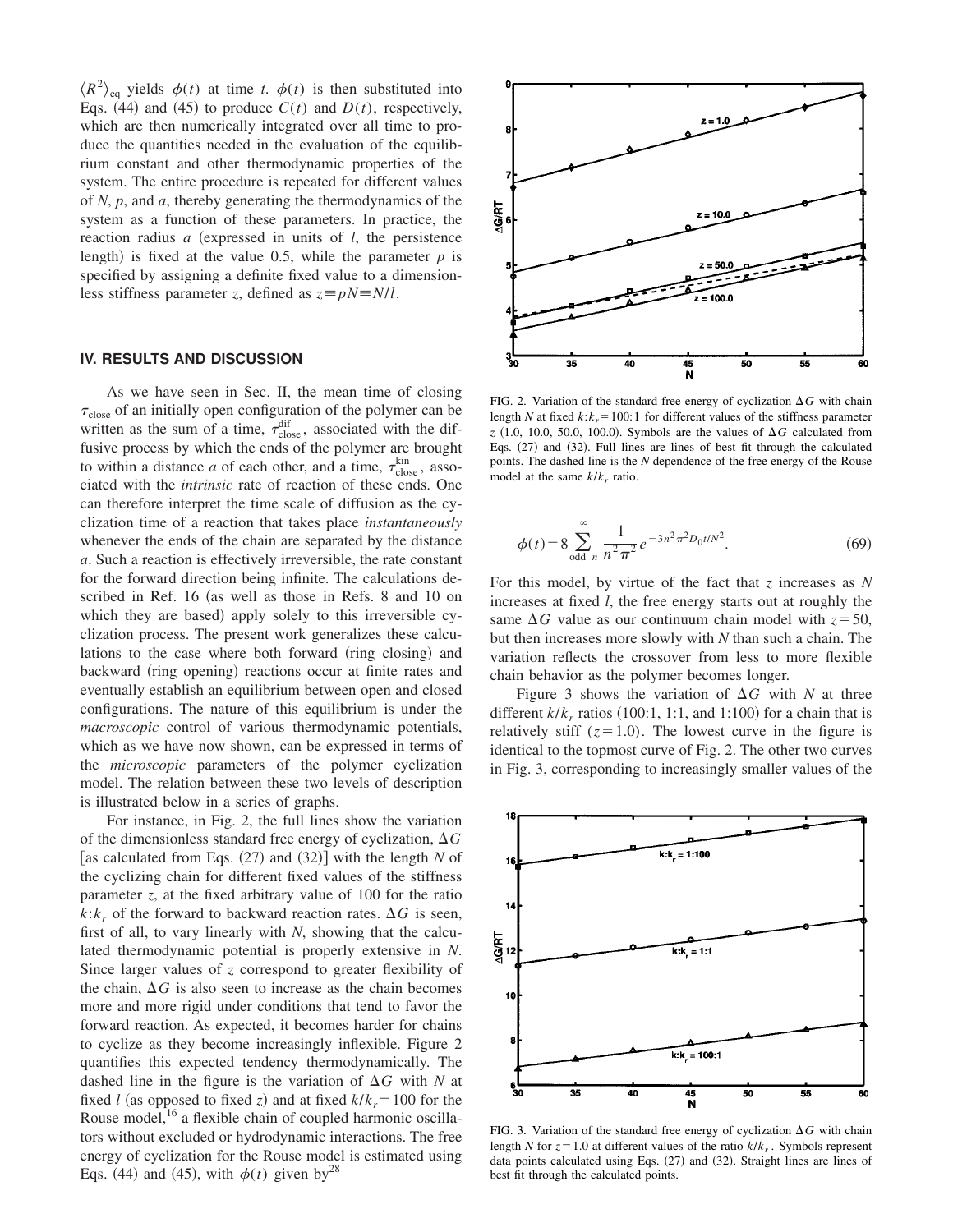

FIG. 4. Chain length dependence of the diffusive component of the equilibrium constant  $K^{\text{dif}}$  at  $a=0.5$  for different values of the stiffness parameter *z*  $(1.0, 10.0, 50.0, 100.0)$ . Symbols represent data points calculated using Eq. (30), the open circles denoting results for  $K^{\text{dif}}$  when  $z = 100.0$ . Full lines are guides to the eye. The dashed line is the corresponding result calculated for the Rouse model.

ratio *k*/*k<sup>r</sup>* , reflect the greater free energy costs that have to be paid to cyclize chains under conditions where thermal fluctuations favor open configurations.

Figures 4 and 5 are, respectively, plots of the dependence on *N* of the diffusive components of the equilibrium constant and the standard enthalpy of cyclization at different *z* and at fixed  $k/k = 100:1$ , as calculated from Eqs.  $(30)$ ,  $(37)$ ,  $(44)$ , and  $(45)$ . The enthalpy change varies in much the same way as the free energy, the enthalpy penalty being greater for the cyclization of chains with smaller *z*. In the flexible limit (*z*  $\geq 50$ ), Figs. 2 and 5 suggest that chain closure is governed principally by entropic elasticity, rather than by enthalpy. This is in qualitative agreement with data from the experi-



FIG. 5. Variation of the standard enthalpy of cyclization  $\Delta H$  with chain length *N* at fixed  $a=0.5$  for different values of the stiffness parameter  $z(1.0,$ 10.0, 50.0). Symbols are the values of  $\Delta H$  calculated using Eqs. (29) and (37). Full lines are lines of best fit through the calculated points.



FIG. 6. Variation of  $\tau_{\text{close}}^{\text{dif}}$  with  $1/D_0$  at  $N=30.0$  and  $a=0.5$ . Symbols represent data points calculated using Eq.  $(29)$ . Full lines are guides to the eye. The dashed line is the corresponding result calculated for the Rouse model.

ments of Libchaber and co-workers.<sup>1</sup> However, the predicted slopes of the  $\Delta H^{\text{dif}}$  versus *N* curves, which in our model are the same for all *z*, differ from the experimental slopes, which are greater for chains of larger persistence length (or sequence dependent rigidity).

In general, experimental enthalpies are determined by measuring the variation of the cyclization time with temperature *T*. In our model, temperature enters essentially through the parameter  $D_0$ , the monomer diffusion coefficient (strictly speaking, the persistence length is also temperature dependent, but in principle it can be held fixed as temperature varies), so it is possible to study the role of  $T$  in our model by varying  $\tau_{\text{close}}^{\text{dif}}$  with  $D_0$ . The nature of this variation is shown in Fig. 6, the abscissa being plotted in terms of  $1/D_0$ , rather than  $D_0$  itself;  $1/D_0$  is directly related to the viscosity. The predicted linear dependence of  $\tau_{\text{close}}^{\text{dif}}$  on  $1/D_0$  is in qualitative agreement with the results of recent experiments carried out by Wallace *et al.*<sup>7</sup>

Some of the discrepancies that we observe between the calculated and observed thermodynamics of cyclization can probably be traced to limitations in our representation of the very stiff regime. Our calculations presently apply only to chains of low to moderate rigidity,  $(z \ge 1)$ , as the solutions to the various equations that produce the integrated values of the correlation functions  $C(t)$  and  $D(t)$  become numerically unstable when  $z<1$ . This loss of numerical stability may in turn be due to the assumed Gaussian form for the end-to-end distribution functions of the polymer. The assumption is likely to break down as the chain becomes increasingly stiff. Although the deficiency can be corrected in principle by working with non-Gaussian distributions in the stiff limit, $^{29}$ the attendant algebra is expected to be very unwieldy. At the same time, since the vertical stacking interactions responsible for the sequence dependent rigidity in real DNA (Ref. 30) are only crudely accounted for in our model by the single parameter *z*, it may be possible to improve the model's predictive ability by treating these interactions more realistically.